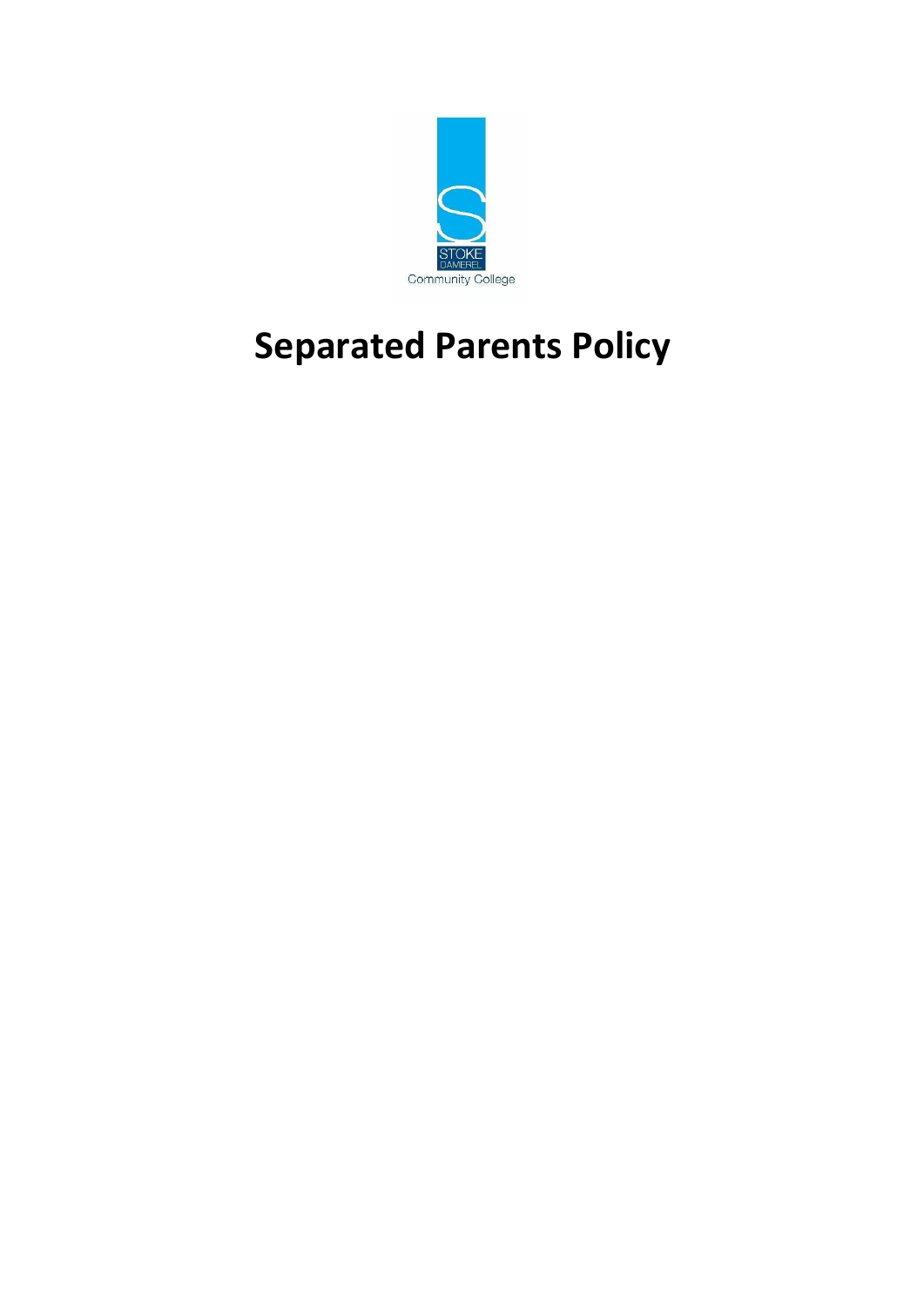# **Separated Parents Policy**

This policy follows the guidelines set out in the regulation below;

Regulation 5(1)(a) of the Education (Pupil Registration) Regulations 2006 requires a school to record the full name of every pupil in alphabetical order in the admissions register. This is generally interpreted to be the child's full legal name and not any other name that the child is known by.

# **1. Aims of the policy**

- 1.1. The school recognises that parental separation can be challenging for both parents and children. The school aims to support families whilst ensuring that the best interests of the child remain paramount.
- 1.2. This policy is designed to clarify to all parties what is expected from separated parents and what can be expected from the school and its staff.
- 1.3. Where there are any differences between this policy and any court order, the terms of the court order will prevail.

#### **2. Who is a parent**

- 2.1 For the purposes of education legislation, the meaning of the term 'parent' has a meaning that is wider than its 'ordinary' meaning. It includes:
	- the child's natural (biological) parents
	- any other person who has parental responsibility for the child
	- any other person who has care of the child, that is, a person with whom the child lives and who looks after the child.

This may therefore include step-parents, grandparents, foster carers or other relatives who care for the child.

2.2 All persons meeting the above definition will be subject to the legal obligation that the child receives a suitable full time education.

#### **3. What is parental responsibility and who has it**

- 3.1 Parental responsibility is a legal term flowing from the Children Act 1989 and means having all the rights, duties, powers, responsibilities and authority that a parent of a child has by law in relation to that child. Parental responsibility can be shared by a number of people who are able to act independently in respect of the child.
- 3.2 Parents married to each other at the time of a child's birth both have parental responsibility for that child.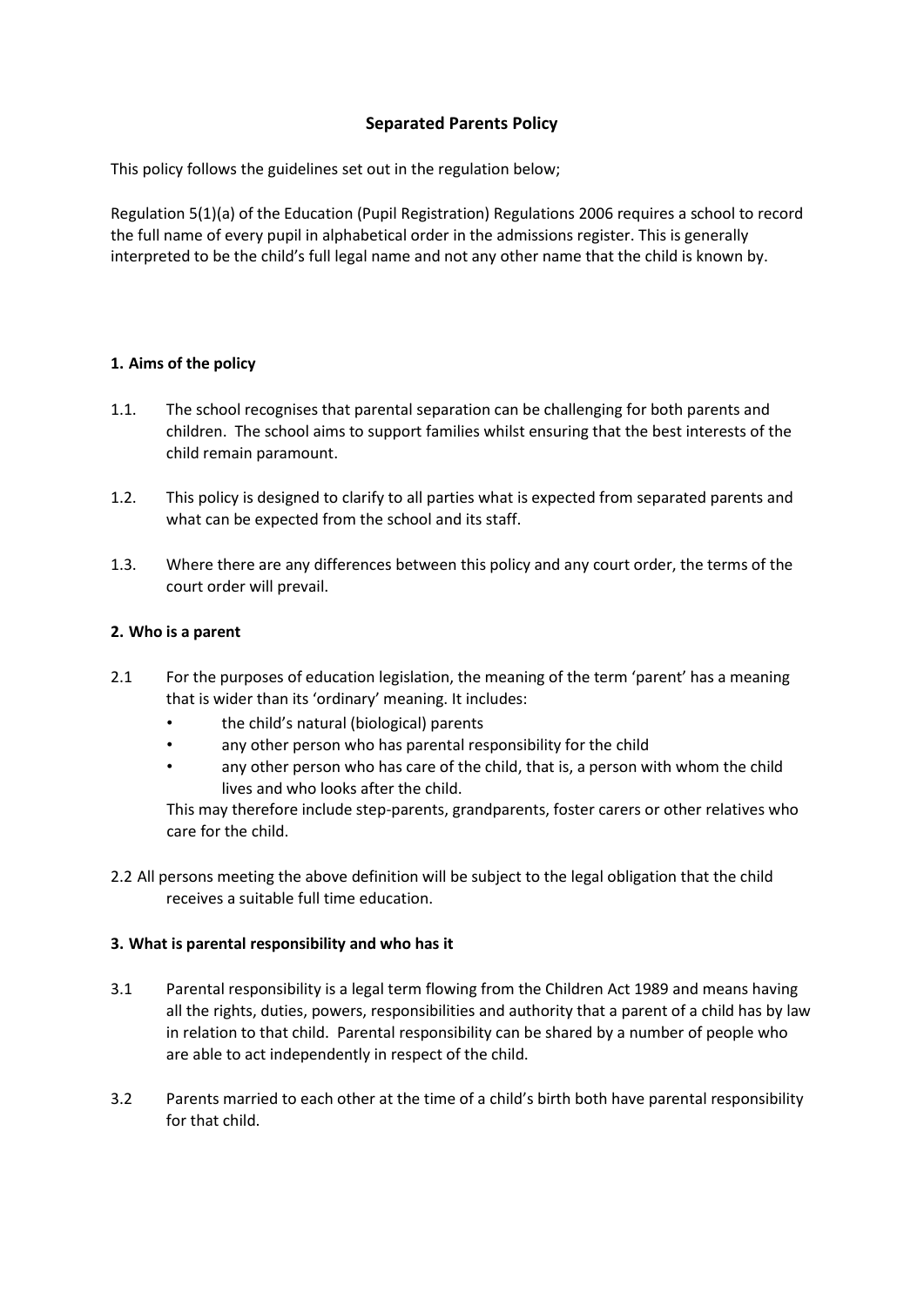- 3.3 If the natural parents of a child were not married to each other when the child was born, the mother automatically has parental responsibility but the natural father does not, unless he has subsequently acquired parental responsibility by registering the birth (after 1 December 2003), a parental responsibility agreement or court order.
- 3.4 Other persons may also acquire parental responsibility, generally following legal proceedings which result in residence orders, adoption orders or care orders being made (in the case of a local authority).

# **4. The school's approach**

- 4.1 Except as specified in this policy, the school will treat everyone with parental responsibility equally.
- 4.2 As defined more specifically in this policy, all those with parental responsibly are entitled to be:
	- sent information by the school both of a general nature and in relation to their child
	- informed if special educational provision is made for the child at the school
	- given the opportunity to participate in school activities e.g. vote in elections for parent governors
	- to meet with school staff
	- told about meetings regarding the child.
	- 4.3 Disputes between persons sharing parental responsibility over the exercise of their parental rights need to be resolved between those with parental responsibility and/or the courts. It is not for the school to provide advice on domestic arrangements.
	- 4.4 The school is not generally a party to court orders which are in place in relation to the family. As such, the school is not responsible for enforcing orders of the court and individuals should seek their own legal advice in the event of any alleged breach of the terms of any order.

#### **5. Informing the school of a change in family circumstances**

- 5.1 We encourage parents to tell us at an early stage if there is a change in family circumstances. Whenever possible, staff will be informed of such changes so that suitable support can be offered.
- 5.2 The school will need to be provided with updated contact details, details of agreed arrangements for collecting children and contacts for emergencies. In particular, the school will need to be informed with which parent the child will be primarily resident i.e. who the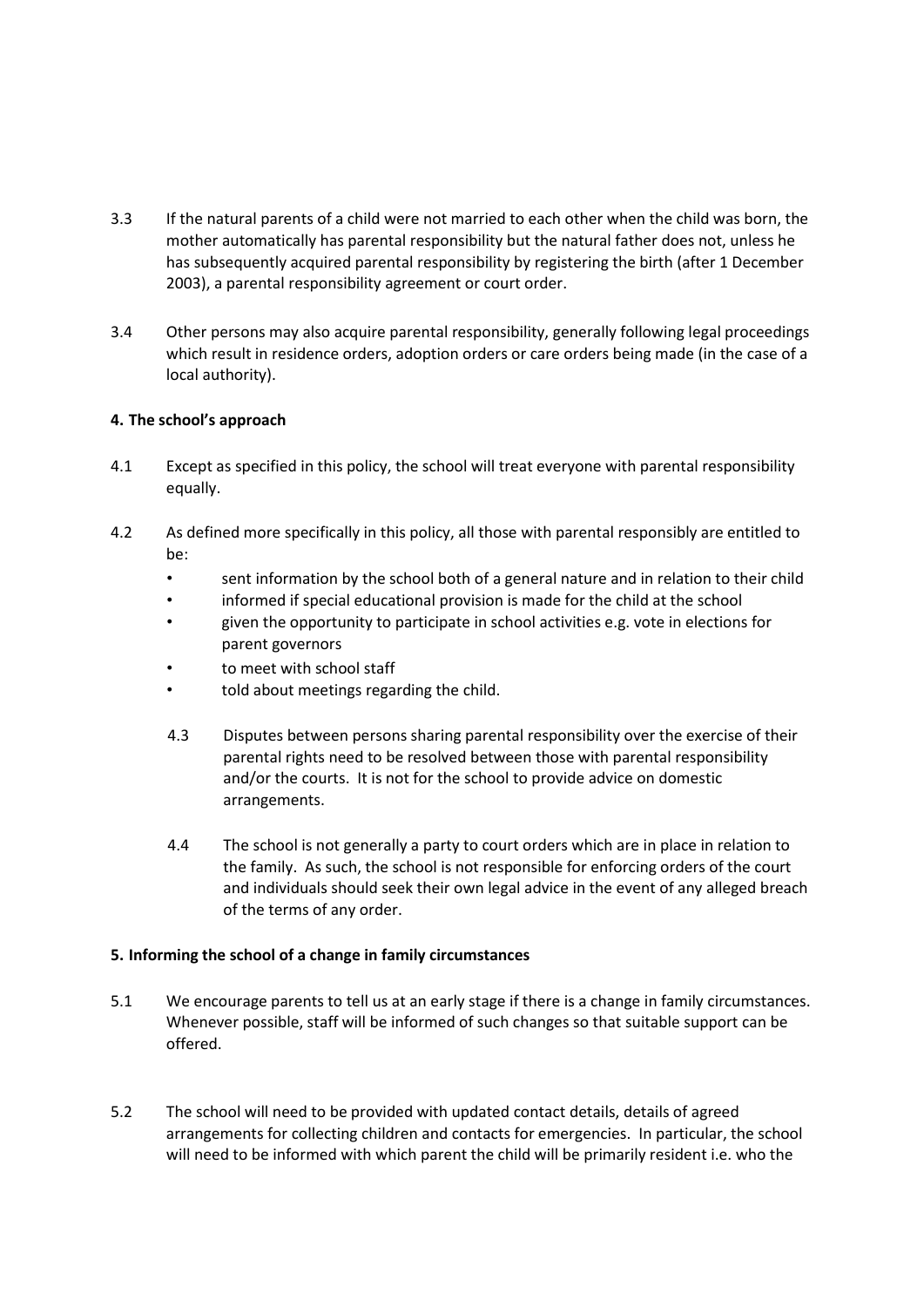child will spend more than half of their time living with (known in this policy as the 'resident parent').

5.3 Where any court orders are issued which are relevant to the child and the school, a copy of the order should be provided to the school as soon as possible.

# **6. Contacts**

- 6.1 Unless there is a court order or the school has been notified in writing of alternative arrangements, the school will treat the resident parent as the school's main contact and the other natural non-resident parent (if they have parental responsibility and are known to the school) as the school's second contact. Any other person with parental
- 6.2 responsibility shall be noted on the school's records in the alphabetical order of their surname.
- 6.3 The school will only accept alternative contacts or an alternative order of contacts which have been:

 $\Box$ agreed by all those with parental responsibility who are known to the school and notified to the school in writing, or,  $\Box$  provided by way of a court order.

#### **7. Provision of information**

- 7.1 Day to day information about the child will normally be passed to the resident parent or the parent/person collecting the child from school that day. Individuals with parental responsibility are expected to liaise with each other in relation to such information.
- 7.2 Where possible, separated parents should endeavour to attend parent meetings together. Where this is not possible, parents should notify the school in reasonable time so that alternative arrangements can be investigated.
- 7.3 All individuals with parental responsibility will be provided with a copy of the annual written report of a pupil's progress and attainment in the main subject areas taught.

Under the principles of the Data Protection Act 1998, children can assume control over their personal information and restrict access to it, should they be of sufficient age or maturity to exercise their will in this matter. This control extends to cover information which is held within a pupil's educational record. When considering whether to respond to parental requests for information about the pupil, the school will consider the following:

- the child's level of maturity and their ability to make decisions about their own information
- the nature of the personal data being requested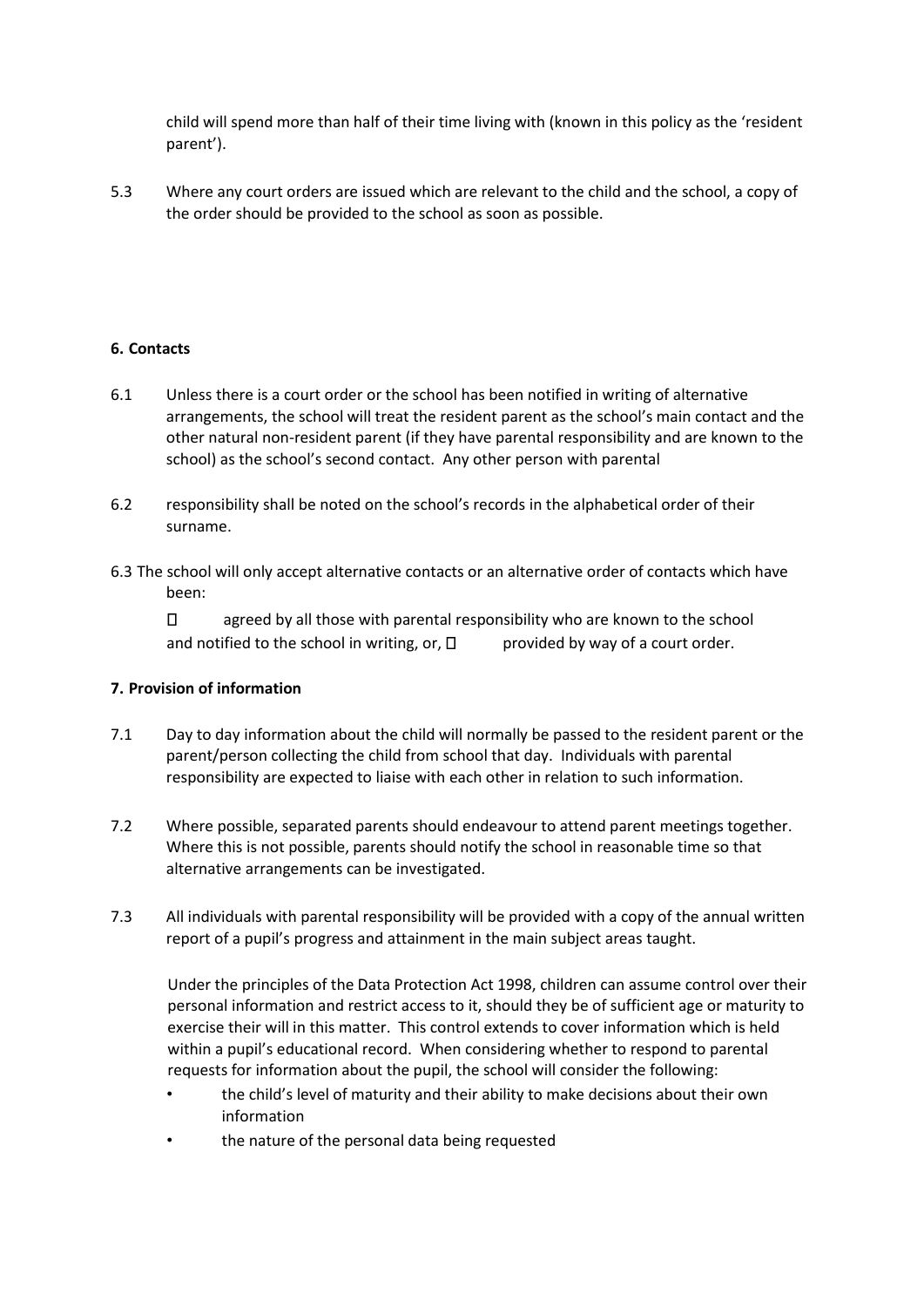- any court orders relating to parental access or responsibility that may apply
- any duty of confidence owed to the child
- any consequences of allowing those with parental responsibility access to the child's information
- any detriment to the child if individuals with parental responsibility cannot access this information
- any views the child has on whether their parents should have access to information about them.

#### **8. Consent**

- 8.1 In most cases, the school will accept consent or permission forms relating to the child from any person with parental responsibility for the child, whether or not they are the resident parent.
- 8.2 Where, in the reasonable opinion of the school, the issue requiring parental consent is likely to have a significant impact on the child, the school may require the consent of all those with parental responsibility for the child who are known to the school. Examples of the circumstances where joint consent is likely to be required include:
	- withdrawal from sex education or religious education
	- consent to undertake a school visit outside of the United Kingdom
	- name change should have the consent of all those with parental responsibility

#### **9. Collection of children from school**

- 9.1 The school will release a child to any person with parental responsibility, or a person authorised by them, unless alternative arrangements have been notified to the school or the school has safeguarding concerns about sending a child home with a particular parent/person. The school will only accept alternative arrangements which have been:
	- agreed jointly by all those with parental responsibility who are known to the school and notified to the school in writing, or,  $\Box$  provided by way of a court order.
- 9.2 If a person seeks to remove the child from school in contravention of notified alternative arrangements, the following steps will be followed:
	- a member of staff will meet with the parent/person seeking to collect/remove the child and, in his/her presence, telephone the person to whom the child would normally be released and explain the request
	- if the person to whom the child would normally be released agrees, the child may be released and the records will reflect that the permission was granted verbally
	- unless it is reasonable to comply with the request, the member of staff may have to refuse permission if agreement/consent cannot be obtained
	- if there is a belief that a possible abduction of the child may occur or if the parent is disruptive, the police and the local authority will be notified immediately.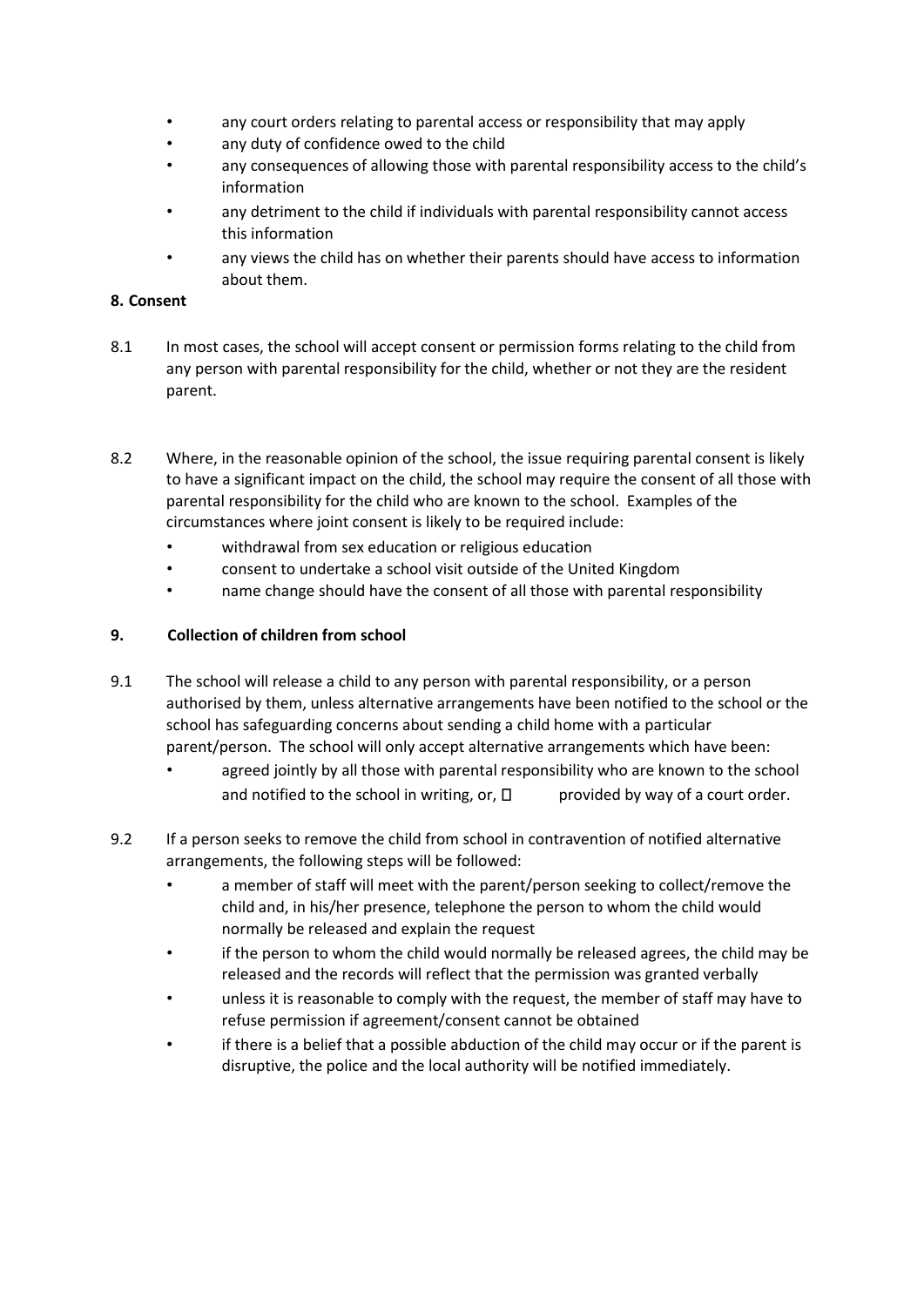# **10. Requests for a change of pupil name**

#### Informal / known-by name

- 10.1 Where a pupil is deemed by the school to be of sufficient age or maturity and requests that their informal / known-by name is changed, then the school's records will be updated accordingly. This will be when the child is 16 years of age or older.
- 10.2 In all other cases, the school will require the written consent of all those with parental responsibility for the child who are known to the school to change the informal / known-by name of the child in the school's records.

#### Legal name

- 10.3 The school will only change the child's legal name in the school's records on receipt of a change of name deed poll which has been enrolled with the court. This will require the agreement of all persons with parental responsibility.
- 10.4 School will use students legal name on all the school roll in accordance to DFE requirements, examination certificates and all other school documents unless a preferred name is requested in writing.

| Legal Name                   | Informal / known-by name                  |
|------------------------------|-------------------------------------------|
| <b>Examination Documents</b> | Class register                            |
| School Roll                  | <b>IT Username</b>                        |
|                              | School Report (unless requested otherwise |

#### **11. Procedure following contact from absent parents**

11.1 The school has no legal obligation to make enquiries of those enrolling children at the school on whether other individuals with parental responsibility agree with their decision. On enrolment, we do expect to be provided with the contact details of all those with parental